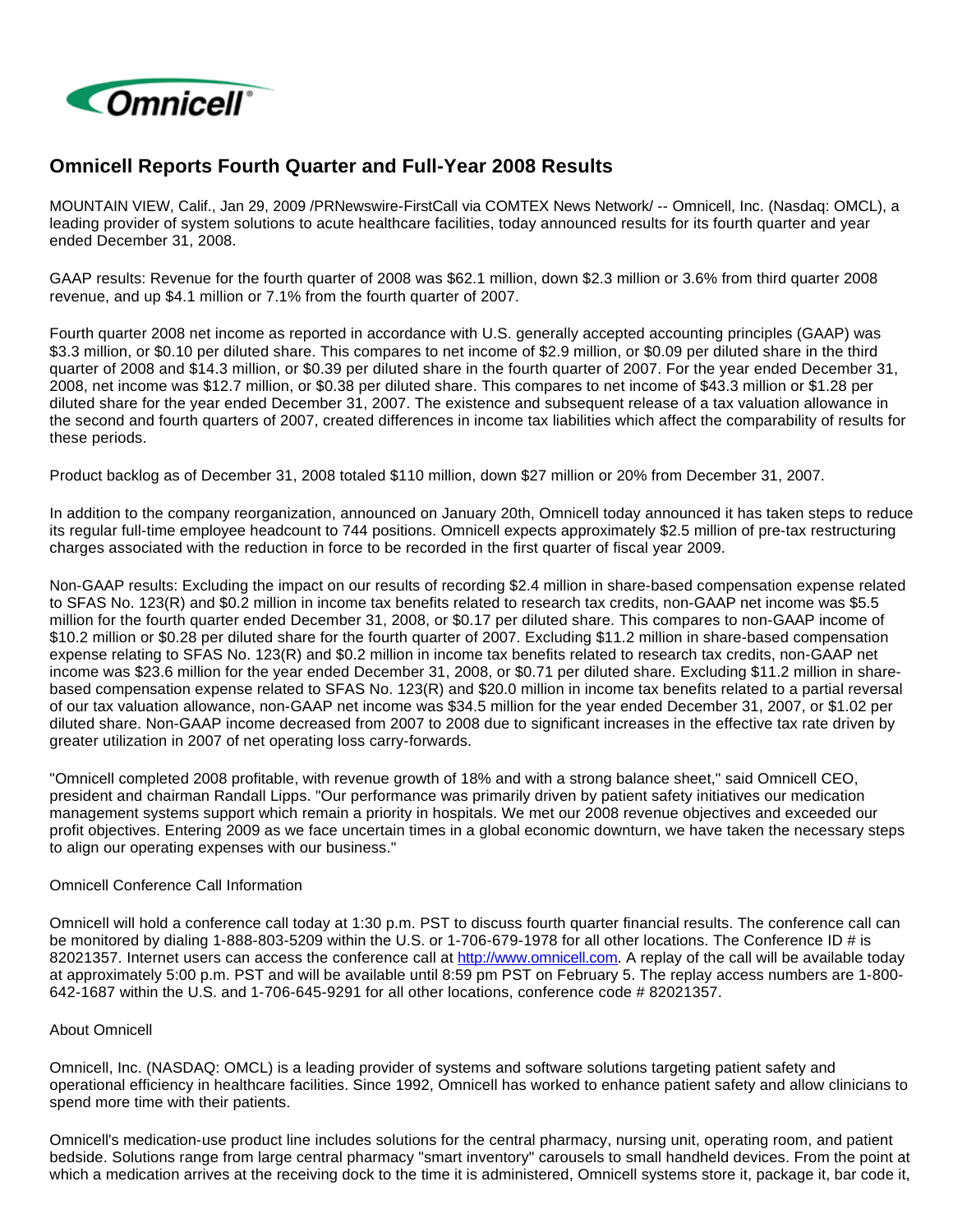order it, issue it, and provide information and controls on its use and reorder.

Omnicell's supply product lines provide a healthcare institution with fast, effective control of costs, capture of charges for payer reimbursement, and timely reorder of supplies. Products range from high-security closed- cabinet systems and software to open-shelf and combination solutions in the nursing unit, cath lab and operating room.

Omnicell's mission is to provide the best customer experience in healthcare, helping hospitals reduce medication errors, operate more efficiently, and decrease costs. For more information, visit [www.omnicell.com](http://www.omnicell.com/).

### Forward-Looking Statements

To the extent any statements contained in this release deal with information that is not historical, these statements are necessarily forward- looking, including statements related to the expected magnitude of the pre-tax restructuring charges associated with the reduction in force to be recorded in the first quarter of 2009 and our belief that we have taken the necessary steps to align our operating expenses with our business. As such, they are subject to the occurrence of many events outside Omnicell's control and are subject to various risk factors that could cause actual results to differ materially from those expressed or implied in any forward-looking statement. The risk factors are described in the Company's Securities and Exchange Commission (SEC) filings and include, without limitation, the actual realization of the intended savings resulting from the reduction in force and the effect on Omnicell's financial results, including the expense estimates used, the unfavorable general economic and market conditions, the tightening in the credit market, the continued growth and acceptance of our products and services and the continued growth of the clinical automation and workflow automation market generally, the potential of increasing competition, the ability of the company to grow product backlog, retain key personnel, cut expenses, develop new products and integrate acquired products or intellectual property in a timely and cost-effective manner, and improve sales productivity. Prospective investors are cautioned not to place undue reliance on forward-looking statements.

#### Use of Non-GAAP Financial Information

This press release contains financial measures that are not calculated in accordance with U.S. generally accepted accounting principles (GAAP). Our management evaluates and makes operating decisions using various performance measures. In addition to Omnicell's GAAP results, we also consider non-GAAP gross margin, non-GAAP operating expenses, non-GAAP net income, and non-GAAP earnings per diluted share. These non-GAAP results should not be considered as an alternative to gross margin, operating expenses, net income, earnings per diluted share, or any other performance measure derived in accordance with GAAP. We present these non-GAAP results because we consider them to be important supplemental measures of Omnicell's performance.

Our non-GAAP gross margin, non-GAAP operating expenses, non-GAAP net income, non-GAAP earnings per diluted share are exclusive of certain items to facilitate management's review of the comparability of Omnicell's core operating results on a period to period basis because such items are not related to Omnicell's ongoing core operating results as viewed by management. We define our "core operating results" as those revenues recorded in a particular period and the expenses incurred within that period that directly drive operating income in that period. Management uses these non-GAAP financial measures in making operating decisions because, in addition to meaningful supplemental information regarding operation performance, the measures give us a better understanding of how we should invest in research and development, fund infrastructure growth and evaluate marketing strategies. In calculating the above non-GAAP results, management specifically adjusted for the following excluded items:

a) Stock-based compensation expense impact of SFAS No. 123R. We recognize equity plan-related compensation expenses, which represent the fair value of all share-based payments to employees, including grants of employee stock options, as required under SFAS No. 123 (revised 2004), "Share-Based Payment" (SFAS No.123R).

b) Income tax benefit from tax valuation allowance release. This refers to the recognition of an income tax benefit from the partial reversal of our tax valuation allowance on specific deferred tax assets that is no longer required. Under Statement of Financial Accounting Standards No. 109, the release of the tax valuation allowance is necessary, primarily as a result of achieving sustained profitability in certain tax jurisdictions.

c) Income tax adjustments. To provide transparency into the Company's trends and performance, we consider one-time current and deferred research tax credit adjustments, to be non-GAAP adjustments.

Management adjusts for the items because management believes that, in general, these items possess one or more of the following characteristics: their magnitude and timing is largely outside of Omnicell's control; they are unrelated to the ongoing operation of the business in the ordinary course; they are unusual and we do not expect them to occur in the ordinary course of business; or they are non-operational, or non-cash expenses involving stock option grants.

We believe that the presentation of these non-GAAP financial measures is warranted for several reasons: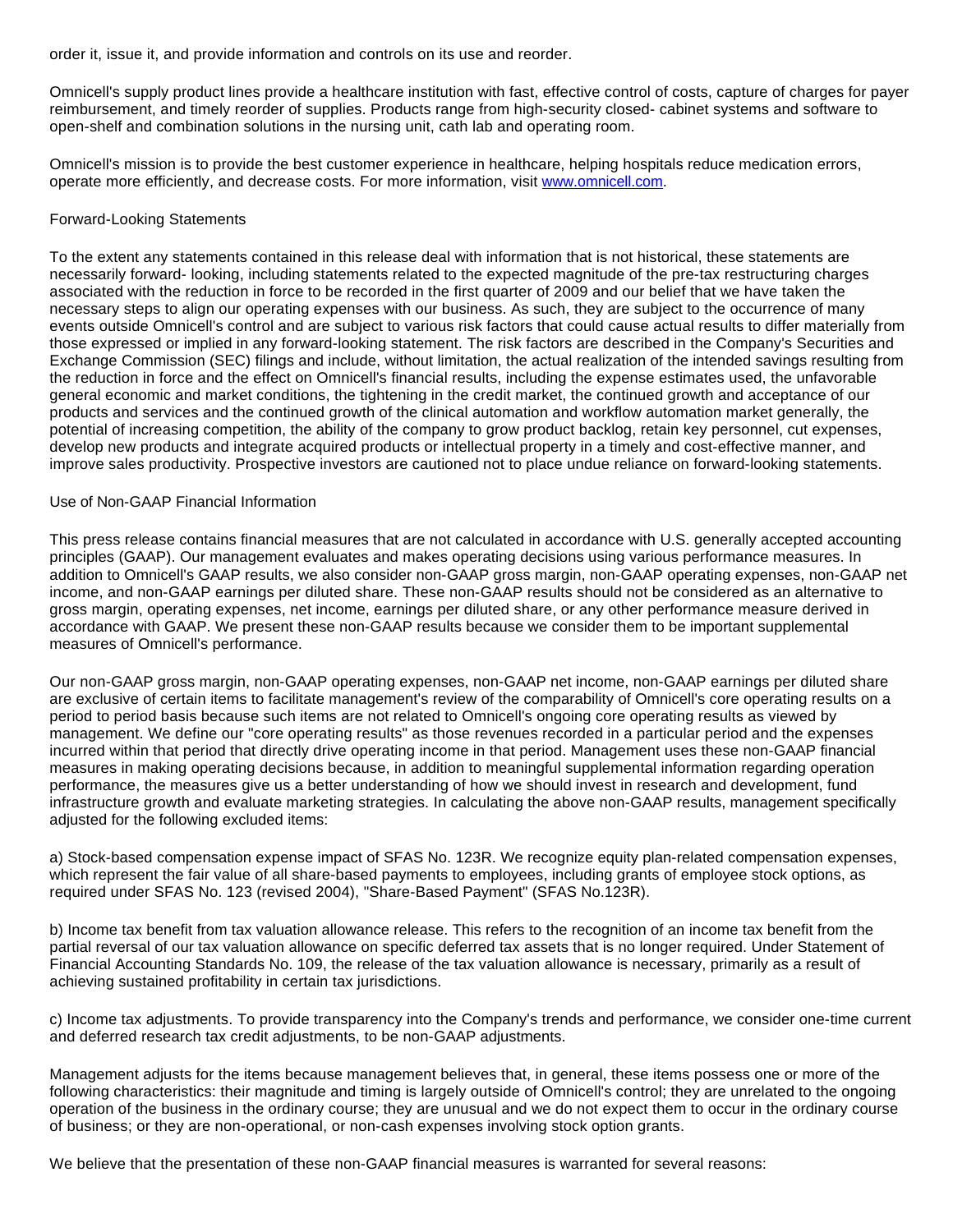1) Such non-GAAP financial measures provide an additional analytical tool for understanding Omnicell's financial performance by excluding the impact of items which may obscure trends in the core operating results of the business;

2) Since we have historically reported non-GAAP results to the investment community, we believe the inclusion of non-GAAP numbers provides consistency and enhances investors' ability to compare our performance across financial reporting periods;

3) These non-GAAP financial measures are employed by Omnicell's management in its own evaluation of performance and are utilized in financial and operational decision making processes, such as budget planning and forecasting; and

4) These non-GAAP financial measures facilitate comparisons to the operating results of other companies in our industry, which use similar financial measures to supplement their GAAP results, thus enhancing the perspective of investors who wish to utilize such comparisons in their analysis of our performance.

Set forth below are additional reasons why specific items are excluded from our non-GAAP financial measures:

a) While stock-based compensation calculated in accordance with SFAS No.123R constitutes an ongoing and recurring expense of Omnicell, it is not an expense that requires cash settlement by Omnicell. We therefore exclude these charges for purposes of evaluating core operating results. Thus, our non-GAAP measurements are presented exclusive of stock-based compensation expense to assist management and investors in evaluating our core operating results.

b) We present our reconciliation of non-GAAP financial measures on a net of tax basis because the exact tax differences related to the timing and deductibility of stock-based compensation, pursuant to the adoption of SFAS No.123R, is dependent upon the trading price of Omnicell's common stock and the timing and exercise by employees of their stock options. We analyze and measure operating results net of tax when evaluating core operating results because the tax effect related to stock-based compensation expense is inconsistent in amount and frequency.

c) We concluded under Statement of Financial Accounting Standards No. 109 that a portion of our tax valuation allowance on specific deferred tax assets was no longer required, primarily as a result of achieving sustained profitability in certain tax jurisdictions. Therefore, we reversed a portion of our tax valuation allowance which favorably impacted income tax expense and net income.

As stated above, we present non-GAAP financial measures because we consider them to be important supplemental measures of performance. However, non-GAAP financial measures have limitations as an analytical tool and should not be considered in isolation or as a substitute for Omnicell's GAAP results. In the future, we expect to incur expenses similar to the non-GAAP adjustments described above and expect to continue reporting non-GAAP financial measures excluding such items. Some of the limitations in relying on non-GAAP financial measures are:

- Omnicell's stock option and stock purchase plans are important components of incentive compensation arrangements and will be reflected as expenses in Omnicell's GAAP results for the foreseeable future under SFAS No.123R.

- Other companies, including other companies in Omnicell's industry, may calculate non-GAAP financial measures differently than Omnicell, limiting their usefulness as a comparative measure.

Pursuant to the requirements of SEC Regulation G, a detailed reconciliation between Omnicell's GAAP and non-GAAP financial results is set forth in the financial tables at the end of this press release. Investors are advised to carefully review and consider this information strictly as a supplement to the GAAP results that are contained in this press release and in Omnicell's SEC filings.

OMCL-E

 Omnicell, Inc. Condensed Consolidated Statements of Operations (in thousands, except per share data, unaudited)

|                    |      | Three Months Ended Thear Ended                |      |                                                |      |  |
|--------------------|------|-----------------------------------------------|------|------------------------------------------------|------|--|
|                    |      | December September December December December |      |                                                |      |  |
|                    | 31.  | 30. 31.                                       |      | 31.                                            | 31.  |  |
|                    | 2008 | 2008                                          | 2007 | 2008                                           | 2007 |  |
| Revenues:          |      |                                               |      |                                                |      |  |
| Product            |      |                                               |      | \$51,068 \$54,294 \$48,735 \$210,648 \$178,006 |      |  |
| Services and other |      |                                               |      |                                                |      |  |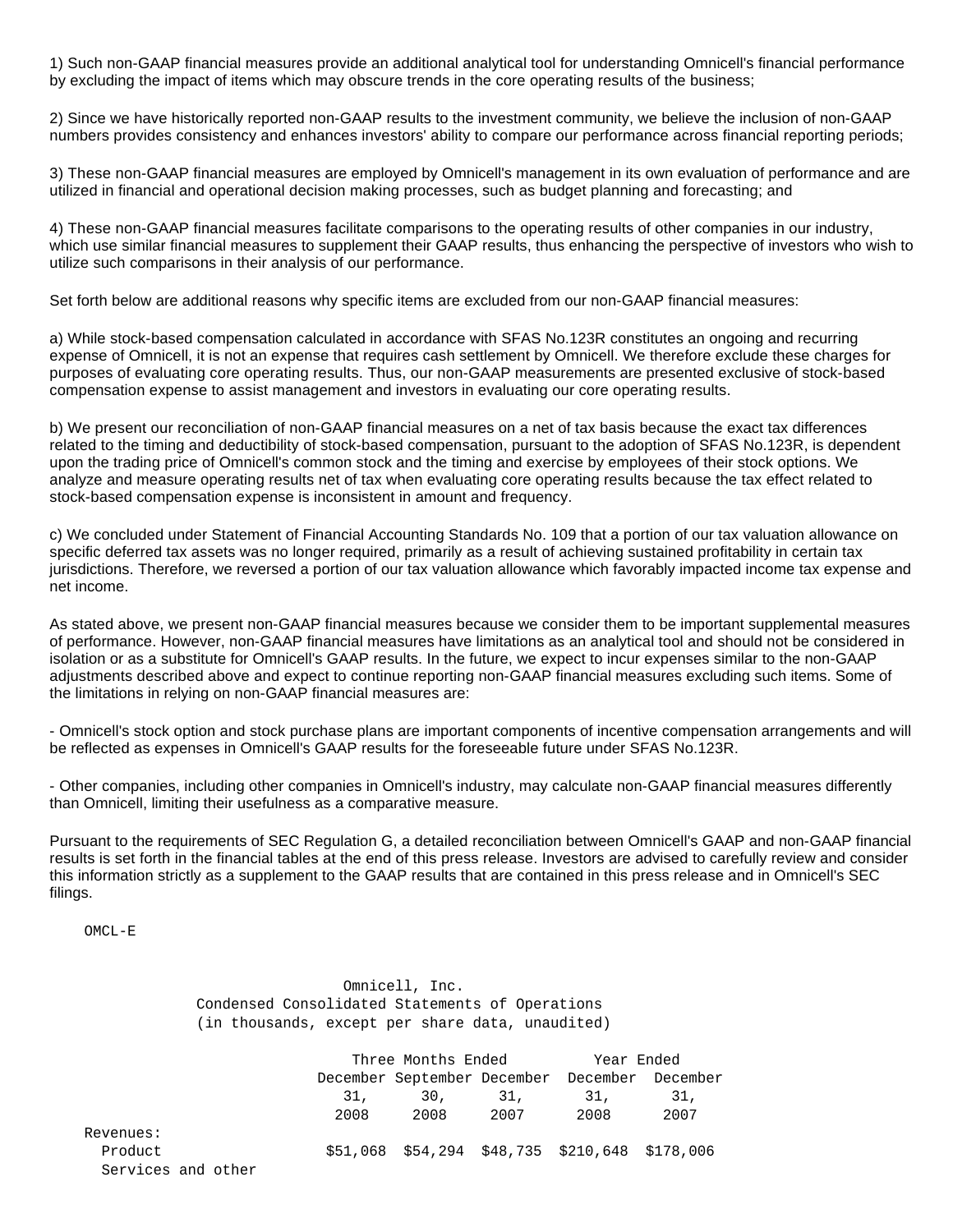| revenues                                                                 | 10,987  |             | 10,051 9,211 41,217 35,075 |          |           |
|--------------------------------------------------------------------------|---------|-------------|----------------------------|----------|-----------|
| Total revenue                                                            | 62,055  | 64,345      | 57,946                     | 251,865  | 213,081   |
| Cost of revenues:                                                        |         |             |                            |          |           |
| Cost of product revenues<br>Cost of services and                         | 24,202  | 24,940      | 21,724                     | 97,461   | 80,500    |
| other revenues                                                           |         | 6,687 6,642 | 5,317                      | 25,770   | 19,272    |
| Total cost of revenues                                                   | 30,889  | 31,582      | 27,041                     | 123,231  | 99,772    |
| Gross profit                                                             | 31,166  | 32,763      | 30,905                     | 128,634  | 113,309   |
| Operating expenses:<br>Research and development<br>Selling, general, and | 4,256   | 4,685       | 4,051                      | 18,196   | 15,050    |
| administrative                                                           | 23,152  | 23,862      | 21,538                     | 93,098   | 80,035    |
| Total operating expenses                                                 | 27,408  | 28,547      | 25,589                     | 111,294  | 95,085    |
| Income from operations                                                   | 3,758   | 4,216       | 5,316                      | 17,340   | 18,224    |
| Other income and expense                                                 | 578     | 673         | 1,978                      | 3,382    | 6,053     |
| Income before provision for                                              |         |             |                            |          |           |
| income taxes                                                             | 4,336   | 4,889       | 7,294                      | 20,722   | 24,277    |
| Provision for (benefit                                                   |         |             |                            |          |           |
| from) income taxes                                                       | 1,013   | 1,975       | (7,003)                    | 7,998    | (19, 018) |
| Net income                                                               | \$3,323 | \$2,914     | \$14,297                   | \$12,724 | \$43,295  |
| Net income per share:                                                    |         |             |                            |          |           |
| Basic                                                                    | \$0.11  | \$0.09      | \$0.41                     | \$0.40   | \$1.35    |
| Diluted                                                                  | \$0.10  | \$0.09      | \$0.39                     | \$0.38   | \$1.28    |
| Weighted average shares<br>outstanding:                                  |         |             |                            |          |           |
| Basic                                                                    | 31,265  | 31,128      | 34,482                     | 32,076   | 32,080    |
| Diluted                                                                  | 31,849  | 32,138      | 36,203                     | 33,108   | 33,820    |
|                                                                          |         |             |                            |          |           |

# Omnicell, Inc. Condensed Consolidated Balance Sheets (In thousands)

|                                | December 31,<br>2008<br>(unaudited) | December 31,<br>2007 |
|--------------------------------|-------------------------------------|----------------------|
| Current Assets:                |                                     |                      |
| Cash and cash equivalents      | \$120,439                           | \$169,812            |
| Accounts receivable, net       | 57,976                              | 37,522               |
| Inventories                    | 12,957                              | 13,732               |
| Prepaid expenses               | 9,310                               | 9,482                |
| Deferred tax assets            | 14,886                              | 11,830               |
| Other current assets           | 9,721                               | 9,806                |
| Total current assets           | 225,289                             | 252,184              |
| Property and equipment, net    | 16,179                              | 10,184               |
| Non-current net investment in  |                                     |                      |
| sales-type leases              | 10,609                              | 12,633               |
| Goodwill                       | 24,982                              | 23,076               |
| Other intangible assets        | 6,706                               | 9,467                |
| Non-current deferred tax asset | 16,424                              | 12,881               |
| Other assets                   | 8,902                               | 7,998                |
| Total assets                   | \$309,091                           | \$328,423            |
|                                |                                     |                      |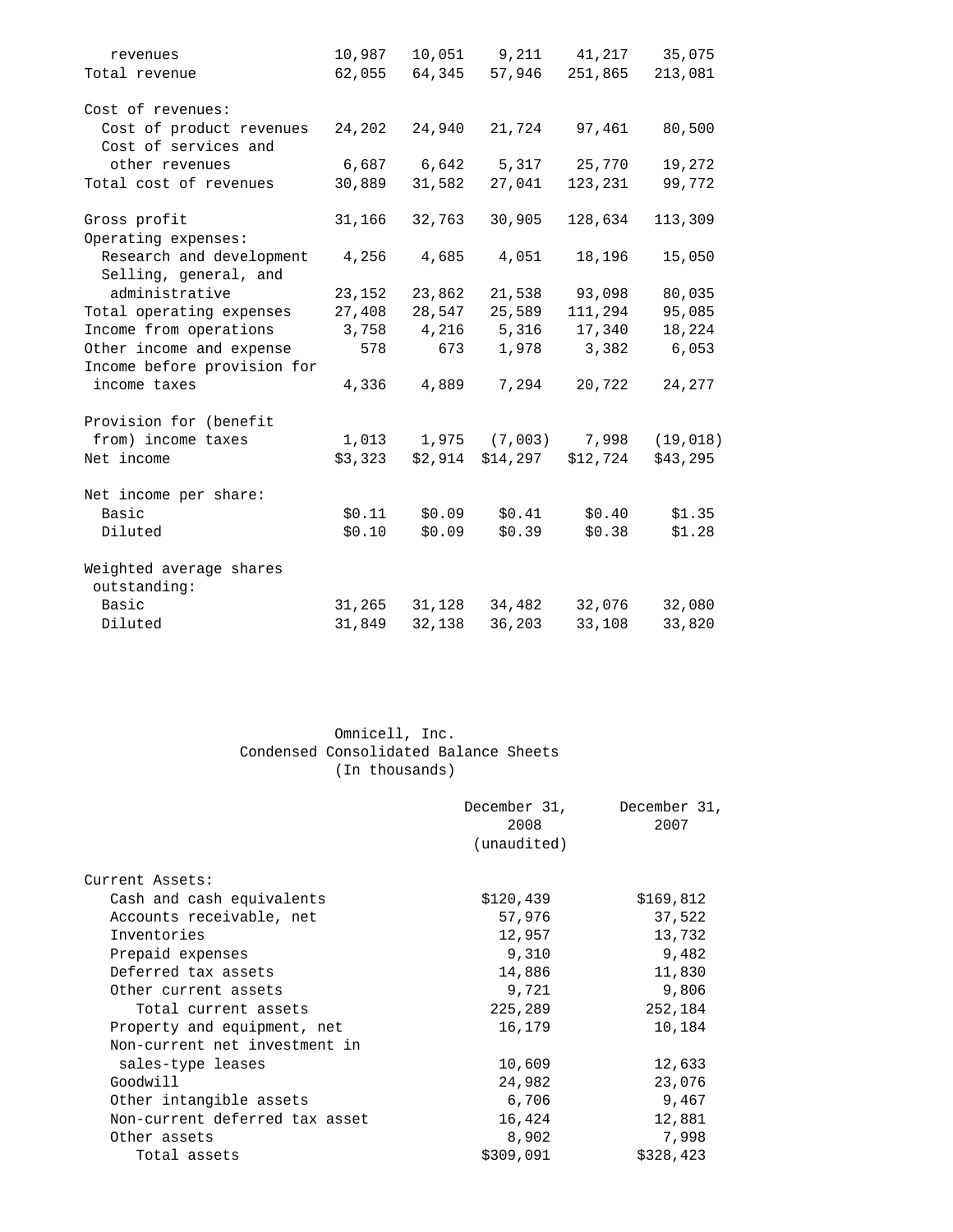| Current Liabilities:               |           |           |
|------------------------------------|-----------|-----------|
| Accounts payable                   | \$9,377   | \$10,116  |
| Accrued compensation               | 8,889     | 8,306     |
| Advance payments from customers    | 47        | 156       |
| Accrued liabilities                | 10,383    | 12,876    |
| Deferred service revenue           | 12,084    | 11,263    |
| Deferred gross profit              | 16,648    | 14,566    |
| Obligation resulting from sale of  |           |           |
| receivables                        | 170       | 538       |
| Total current liabilities          | 57,598    | 57,821    |
| Long-term deferred service revenue | 16,782    | 15,726    |
| Other long-term liabilities        | 1,154     | 237       |
| Total liabilities                  | 75,534    | 73,784    |
| Stockholders' equity               | 233,557   | 254,639   |
| Total liabilities and              |           |           |
| stockholders' equity               | \$309,091 | \$328,423 |

 Omnicell, Inc. Reconciliation of GAAP to Non-GAAP (In thousands, except per share data, unaudited)

|                                     | Three months ended                              |                                                     |                   |                         |       |          |
|-------------------------------------|-------------------------------------------------|-----------------------------------------------------|-------------------|-------------------------|-------|----------|
|                                     | December 31, December 31, September 30,<br>2008 |                                                     |                   |                         |       |          |
|                                     |                                                 |                                                     |                   | 2007                    |       | 2008     |
|                                     | Earnings                                        |                                                     |                   | Earnings                |       | Earnings |
|                                     |                                                 | per                                                 |                   | per                     |       | per      |
|                                     | Net                                             |                                                     | share- Net share- |                         | Net   | share-   |
|                                     |                                                 | income diluted income diluted income diluted        |                   |                         |       |          |
| GAAP                                |                                                 | $$3,323$ $$0.10$ $$14,297$ $$0.39$ $$2,914$ $$0.09$ |                   |                         |       |          |
| Non-GAAP Adjustments:               |                                                 |                                                     |                   |                         |       |          |
| SFAS No. $123(R)$ adjustment (a)    |                                                 |                                                     |                   |                         |       |          |
| Gross Margin                        | 283                                             |                                                     | 469               |                         | 401   |          |
| Operating Expenses                  | 2,113                                           |                                                     | 2,680             |                         | 2,367 |          |
| Tax valuation allowance             |                                                 |                                                     |                   |                         |       |          |
| release (b)                         |                                                 |                                                     | (7, 217)          |                         |       |          |
| One time tax adjustment $(c)$ (246) |                                                 |                                                     |                   |                         |       |          |
|                                     |                                                 | 2,150 0.07 (4,068) (0.11) 2,768                     |                   |                         |       | 0.09     |
| Non-GAAP                            |                                                 | \$5,473 \$0.17                                      |                   | \$10,229 \$0.28 \$5,682 |       | \$0.18   |

|                                     | Year ended |                                     |           |          |  |
|-------------------------------------|------------|-------------------------------------|-----------|----------|--|
|                                     |            | December 31, 2008 December 31, 2007 |           |          |  |
|                                     |            | Earnings                            |           | Earnings |  |
|                                     |            | per                                 |           | per      |  |
|                                     | Net        | share-                              | Net       | share-   |  |
|                                     |            | income diluted income diluted       |           |          |  |
| GAAP                                |            | $$12,724$ $$0.38$                   | \$43,295  | \$1.28   |  |
| Non-GAAP Adjustments:               |            |                                     |           |          |  |
| SFAS No. $123(R)$ adjustment (a)    |            |                                     |           |          |  |
| Gross Margin                        | 1,610      |                                     | 1,488     |          |  |
| Operating Expenses                  | 9,555      |                                     | 9,674     |          |  |
| Tax valuation allowance release (b) |            |                                     | (20, 005) |          |  |
| One time tax adjustment (c)         | (246)      |                                     |           |          |  |
|                                     | 10,919     | 0.33                                | (8, 843)  | (0.26)   |  |
| Non-GAAP                            | \$23,643   | \$0.71                              | \$34,452  | \$1.02   |  |